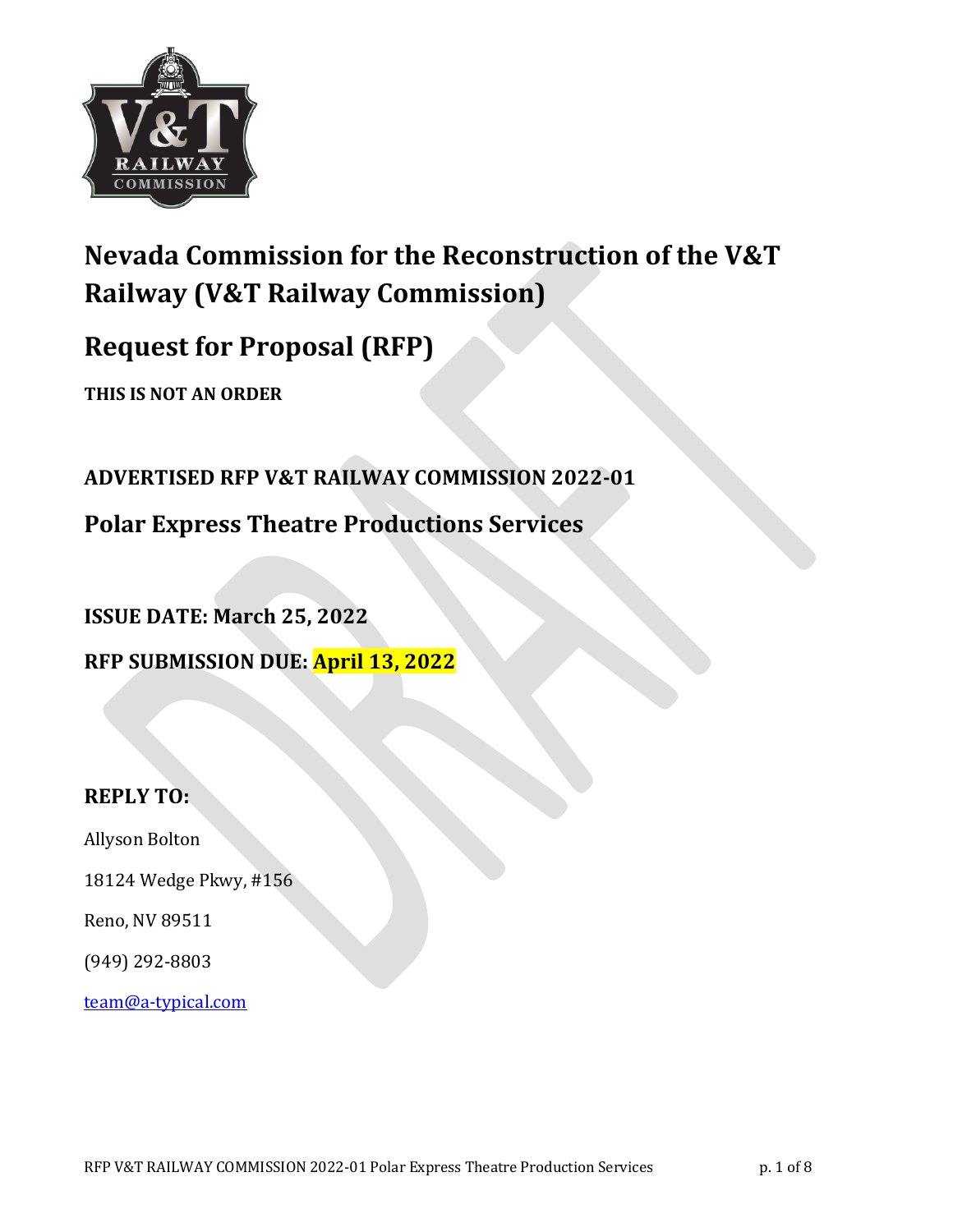## **1. OVERVIEW**

The Nevada Commission for the Reconstruction of the V&T Railway (V&T RAILWAY COMMISSION) invites interested parties to submit proposals for The POLAR EXPRESS THREATRE PRODUCTION **SERVICES**. 

Proposals shall be submitted in accordance with the Documents and Requirements as set forth in this formal "Request for Proposal" (RFP). The Contract that will result from this RFP will include the scope of work outlined in Section 4.1.

#### 2. **BACKGROUND INFORMATION**

The purpose of this Request for Proposal is to provide The Nevada Commission for Reconstruction of the V&T Railway with The Polar Express theatre production services, including casting and onboard production as well as the option to include sound for The Polar Express train rides in the months of November and December each year departing from the Eastgate Depot to the North Pole and back. This contract works in conjunction with V&T Railway's Operational Team and Train Operational Team, ultimately reporting to V&T Railway Operations and The Nevada Commission for Reconstruction of the V&T Railway.

#### **3. PROCEDURE**

- 3.1. A Selection Committee will evaluate the proposals submitted. There is no guarantee that the V&T RAILWAY COMMISSION will select any of the proposals and any proposals shall be submitted at a proposer's sole risk and cost.
- 3.2. The Selection Committee may create a short list of qualified proposals and call for presentations or interviews of those on the short list to present further details and/or respond to questions. The presentations or interviews are anticipated to be held on **April**  $20, 2022$ . It is the expectation that the vendor will bring the proposed staff to the presentation/interview.
- 3.3. The V&T RAILWAY COMMISSION reserves the right to retain all proposals submitted and use any idea in a proposal regardless of whether said proposal is selected.
- 3.4. During the evaluation, the Selection Committee reserves the right, where it may serve the V&T RAILWAY COMMISSION's best interest, to request additional information or clarification from the person, or to allow corrections of errors or omissions.
- 3.5. Submission of a proposal indicates acceptance by the person of the conditions contained in this RFP, unless clearly and specifically noted in the proposal submitted and confirmed in the resultant Contract(s) between V&T RAILWAY COMMISSION and the successful bidder.
- 3.6. The use of the term "person" herein refers to an individual, or a company or independent contractor/consultant firm with certified personnel doing business in the United States and duly registered in the State of Nevada, any of which will need to hold or obtain a business license from Carson City if they are selected as the successful vendor.
- 3.7. There is no expressed or implied intent or obligation for the V&T RAILWAY COMMISSION to reimburse responding persons for any expenses incurred in preparing proposals or any travel expenses during presentations/interviews in response to this RFP.
- 3.8. The V&T RAILWAY COMMISSION shall reserve the right to terminate any contract or agreement resultant from this solicitation and subsequent action for cause, including but not limited to inadequacy of performance.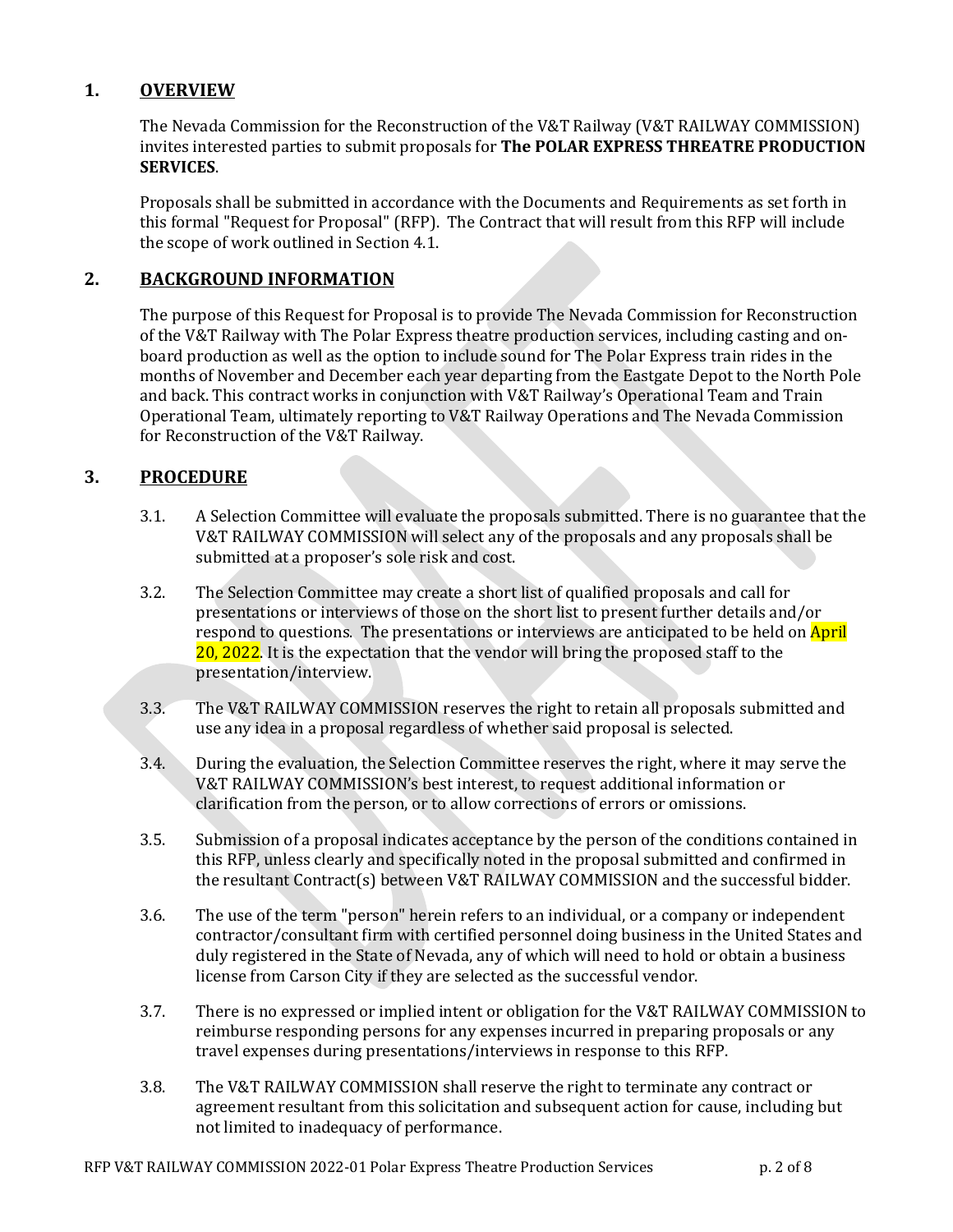- 3.9. The V&T RAILWAY COMMISSION reserves the right to reject any or all proposals and to award a contract to the proposer the V&T RAILWAY COMMISSION deems most qualified and whose award will accrue to the best interests of the V&T RAILWAY COMMISSION.
- $3.10$  Until the receipt and opening of proposals, the proposers' principal contact with the V&T RAILWAY COMMISSION will be as listed below.

Allyson Bolton 18124 Wedge Pkwy, #156 Reno, NV 89511 (949) 292-8803 team@a-typical.com

3.11 All contacts regarding the proposal should be with the above-named individual only. Proposers contacting other V&T RAILWAY COMMISSION staff or V&T RAILWAY COMMISSION officials may be disqualified for doing so.

## **4. SCOPE OF WORK**

- 4.1 The scope of work for Polar Express Theatre Production Services will cover the following:
	- 4.1.1 THEATER PRODUCTION: Manage on-board theater experience for passengers of The Polar Express. This includes, but is not limited to, managing all cast and staff of the production. Maintain inventory and distribution of on-board giveaways such as hot chocolate, cookies, etc. Ensure that all passengers of The Polar Express Train Ride experience the magic of the holiday season by maintaining a positive, cooperative attitude by all directors and associated cast and staff. Ensure that all needs of directors, cast and staff are met within the parameters of the cost proposal.
	- 4.1.2 **CASTING:** Manage all solicitation, auditioning, casting and rehearsals for cast necessary to produce a  $3$  to  $4$  car production of The Polar **Express Train Ride.**
	- 4.1.3 **COSTUMING:** Secure all costuming and props necessary to produce a 3 to 4 car production of The Polar Express Train Ride.
	- 4.1.4 **OPTIONAL SOUND:** Set up and manage all on-board sound working in coordination with Train Operational Team and Depot Operational Team.

## **5. DURATION OF SERVICE**

The resulting contract(s) from this RFP shall be for an initial contract term effective upon approval by the V&T RAILWAY COMMISSION, anticipated to be May 25, 2022, through December 31, 2026. Options will be exercised only if agreed upon by both parties and in the best interests of the V&T RAILWAY COMMISSION.

## **6. SUBMITTAL INSTRUCTIONS**

6.1 A copy of this RFP may be requested from the V&T RAILWAY COMMISSION Chair at the address below, electronically at dpeterson@visitcarsoncity.com or by telephone at 775-283-7681.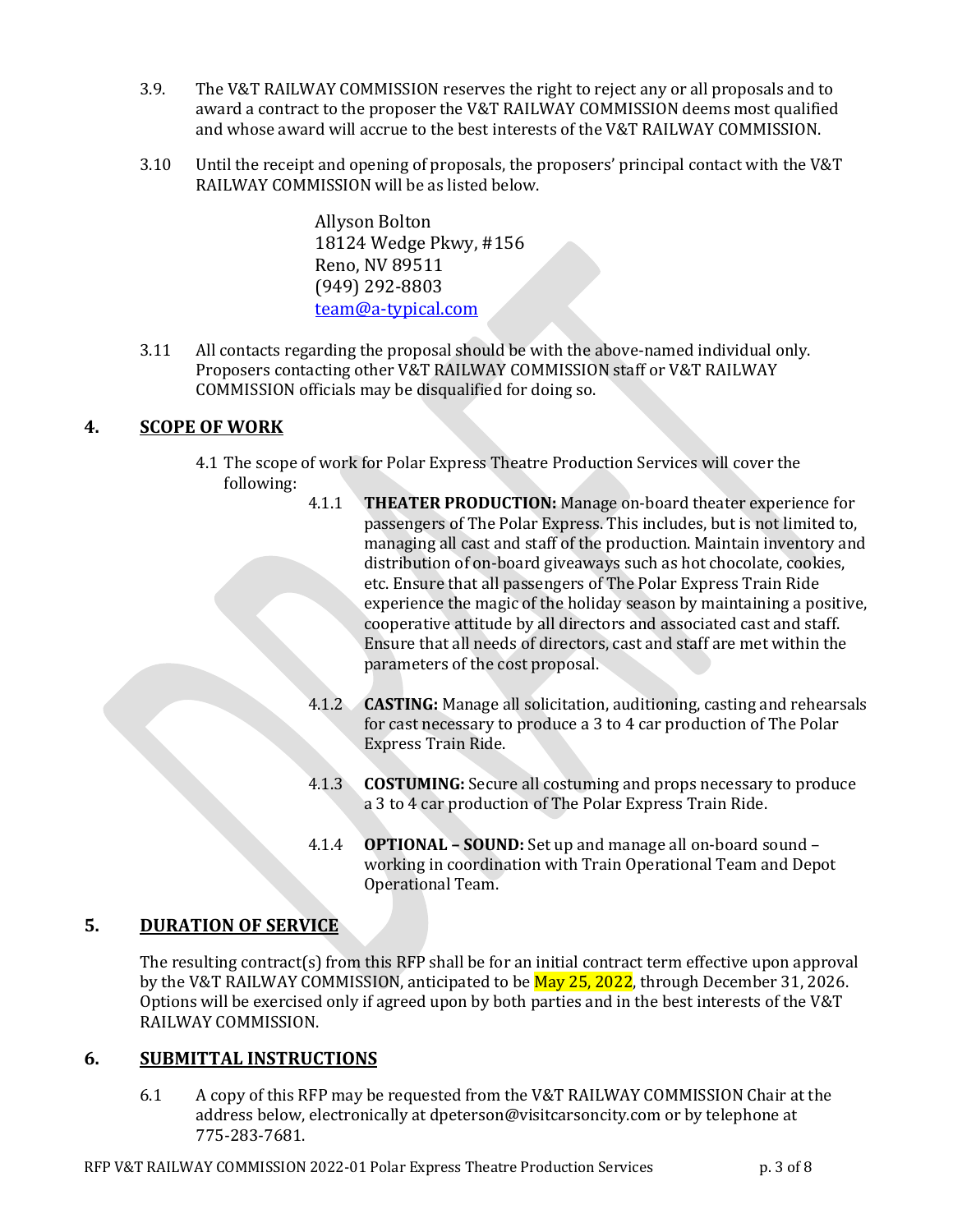6.2 All proposals must be **received** by the V&T RAILWAY COMMISSION no later than 2:00 p.m., April 13, 2022. Submit proposal in a **sealed envelope**, labeled **Submittal for RFP V&T RAILWAY COMMISSION 2022-01** to one of the following:

#### **Mail/Delivery To:**

Allyson Bolton 18124 Wedge Pkwy, #156 Reno, NV 89511 (949) 292-8803 team@a-typical.com

6.3 Submissions must include a master copy (so marked) of the Proposal and one electronic copy (Adobe Acrobat format) saved onto a PC readable medium (flash drive), to include a title page showing the RFP subject; the firm's name, address, telephone number and email address of a contact person. The Proposal must be received on or before the date and time set forth in Section 6.2 of this RFP. Proposals shall be clear, straightforward, and not exceed 30 single-sided pages or 15 double-sided pages in length not including company brochures. Company brochures may be provided.

**Final Date for Submittal of Questions:** Questions regarding this RFP will be accepted through 12:00 p.m. on Friday,  $April 8$ , 2022. Questions shall be submitted in writing via email or mail to:

> Allyson Bolton 18124 Wedge Pkwy, #156 Reno, NV 89511 (949) 292-8803 team@a-typical.com

- 6.4 LATE PROPOSALS WILL NOT BE ACCEPTED. Prospective proposers are responsible for ensuring their proposals arrive on or before the designated time and date to the address provided in Section 6.2.
- 6.5 All questions in the questionnaire must be completed. All requested documents must be provided.

## **7. EVALUATION AND AWARD PROCESS**

- 7.1 The V&T RAILWAY COMMISSION shall use its best judgment in conducting a comparative assessment of the proposals.
- 7.2 The V&T RAILWAY COMMISSION shall select a finalist which possess the ability to service the V&T RAILWAY COMMISSION's needs based on the recommendation of the Selection Committee.
- 7.3 Notifications will be sent to all persons submitting proposals after the contract(s) have been awarded by the V&T RAILWAY COMMISSION.
- 7.4 The V&T RAILWAY COMMISSION reserves the right to terminate the contract(s) with at least 30 days prior written notice, or to terminate with cause at any time.
- 7.5 No oral explanation regarding the meaning of the specifications will be made, and no oral interpretation will be given before the award of the contract(s). If any person contemplating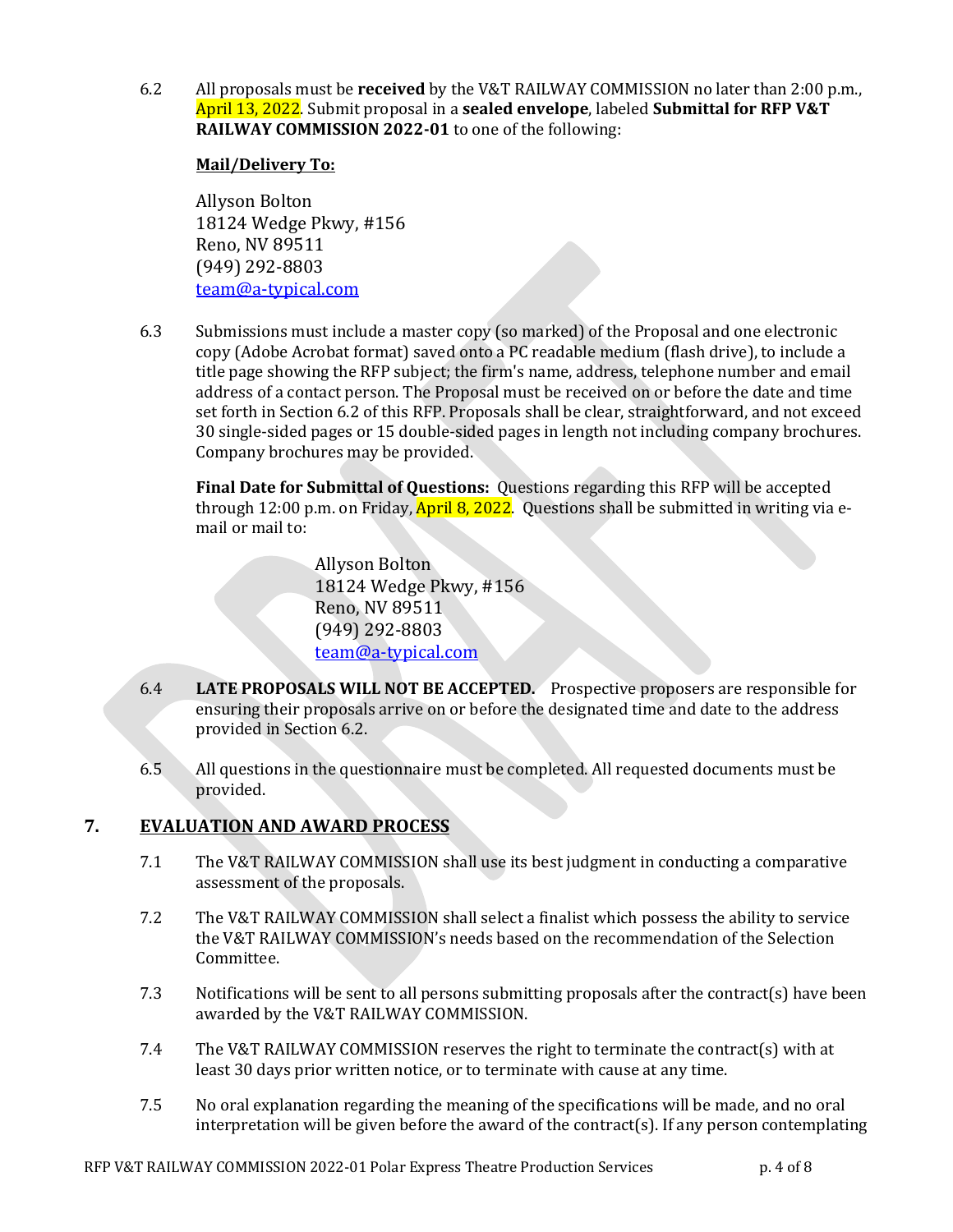submitting a bid for the contract(s) is in doubt as to the true meaning of any part of the specifications or any other proposed contract documents, the person may submit to the V&T RAILWAY COMMISSION a written request for an interpretation thereof. The person submitting the request will be responsible for its prompt delivery. Any interpretation of the proposed documents will be made by addendum duly issued or delivered to each person receiving a set of such documents. The V&T RAILWAY COMMISSION will not be responsible for any other explanation or interpretations of the proposed documents.

7.6 The V&T RAILWAY COMMISSION reserves the right to reject all bids and to waive any informality in bids.

**RECOMMENDATION FOR AWARD** will be made based on the evaluation results of the Selection Committee. 

**FINAL SELECTION** will be made by the V&T RAILWAY COMMISSION anticipated to be **April 27, 2022**. Should it become necessary to reschedule the date set for award, notice will be provided to those finalists selected. In all instances, a decision rendered by the V&T RAILWAY COMMISSION shall be deemed final.

### **Anticipated Schedule:**

| <b>Release RFP</b>                                | <b>March 25, 2022</b>     |
|---------------------------------------------------|---------------------------|
| <b>Submittal of Questions</b>                     | April 6, 2022 by 12:00 pm |
| <b>Response to Questions</b>                      | April 8, 2022 by 5:00 pm  |
| <b>RFP Submittal Deadline</b>                     | April 13, 2022 by 2:00 pm |
| <b>Firms Notified of Short List</b>               | <b>April 15, 2022</b>     |
| <b>Presentations/Interviews</b>                   | <b>April 20, 2022</b>     |
| <b>V&amp;T RAILWAY COMMISSION Issues Contract</b> | May 26, 2022              |

#### 8. RFP REQUIREMENTS

8.1 Respondents should submit any information which documents successful and reliable experience in past performance like those of the requirements of this proposal.

#### **9. REQUIRED INFORMATION**

The factors listed in this section will weigh heavily into the V&T RAILWAY COMMISSION's decisionmaking process on this RFP. These evaluation requirements are minimum requirements.

#### **9.1 A Statement of Project Understanding**

a. Describe your experience with theatre production services, including but not limited to casting and production; and sound, if applicable.

#### **9.2 Key Personnel Information:**

a. Identify the personnel you plan to assign to the project. Provide a brief resume for these individuals detailing the experience, qualifications, and certifications they possess. 

#### **9.3 Project Approach**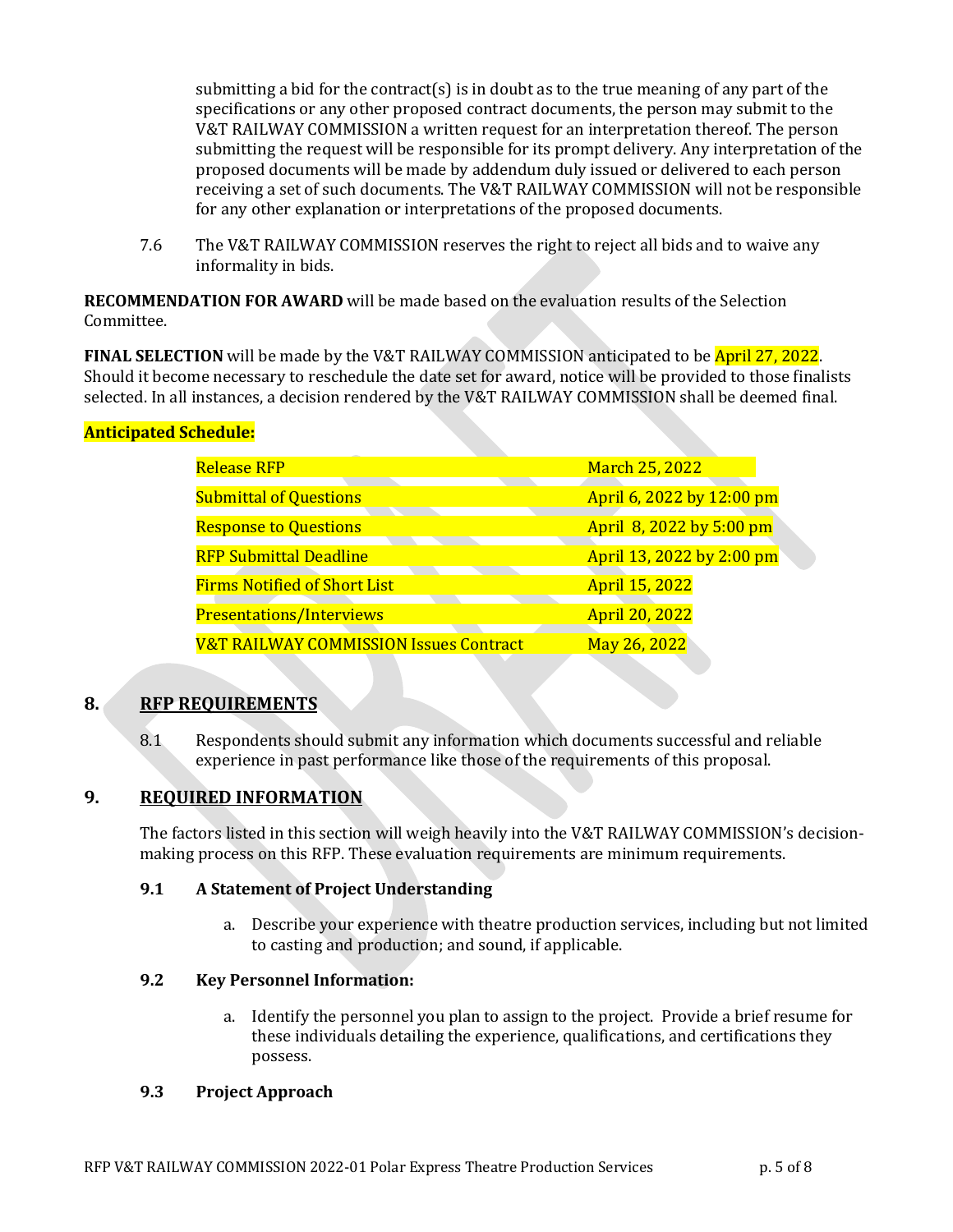a. Identify how you will approach the task of initiating and fully implementing these services and identify the equipment and resources your firm will provide for the project.

#### 9.4 Cost Proposal for Basic & Special Services

a. Complete the attached "Cost Proposal Form" and include it with your response to the RFP.

#### **10. EVALUATION CRITERIA:**

Having determined that a proposal meets the basic requirements, the Selection Committee will then evaluate it with respect to each of the following elements (a total of 100 points possible):

- **10.1 Qualifications** (Maximum 40 points). The Selection Committee will consider:
	- length of time in business,
	- past performances,
	- apparent capabilities to perform well in the execution of its obligations under a contract as evidenced by an individual or a corporation's or firm's leadership and management personnel,
	- size of organization,
	- project manager,
	- $\bullet$  support staff, and
	- any other pertinent information submitted by the proposer.
- **10.2 Personnel** (Maximum 15 points). The Selection Committee will consider the staffing method of providing coverage proposed in the response. The Selection Committee will also consider the level of capabilities of the individual or personnel and their ability to communicate effectively and timely.
- **10.3 Capacity** (Maximum 15 points). The Selection Committee will review the proposal for its completeness and evaluate how the proposer will approach the task of initiating and fully implementing these services including identification of the equipment and resources the proposer will provide. The demonstration of assurance of performance as to quality and efficiency will be weighted when scoring.
- **10.4 Cost Proposal** (Maximum 30 points). The cost proposal for full performance in meeting the requirements of the RFP will be of major consideration under this category. The Selection Committee may also refer to the line-item information that has been provided.
- **10.5 In-Person Presentation Evaluation Criteria** (a total of 100 points possible):
	- a) Did the presenting person prove expertise in theatre production services? (Maximum 50 points)
	- b) Did the presenting person adequately identify the personnel and equipment necessary to provide the Polar Express theatre production services? (Maximum 30 points)
	- c) How well did the presenting person address evaluators' questions? (Maximum 20 points)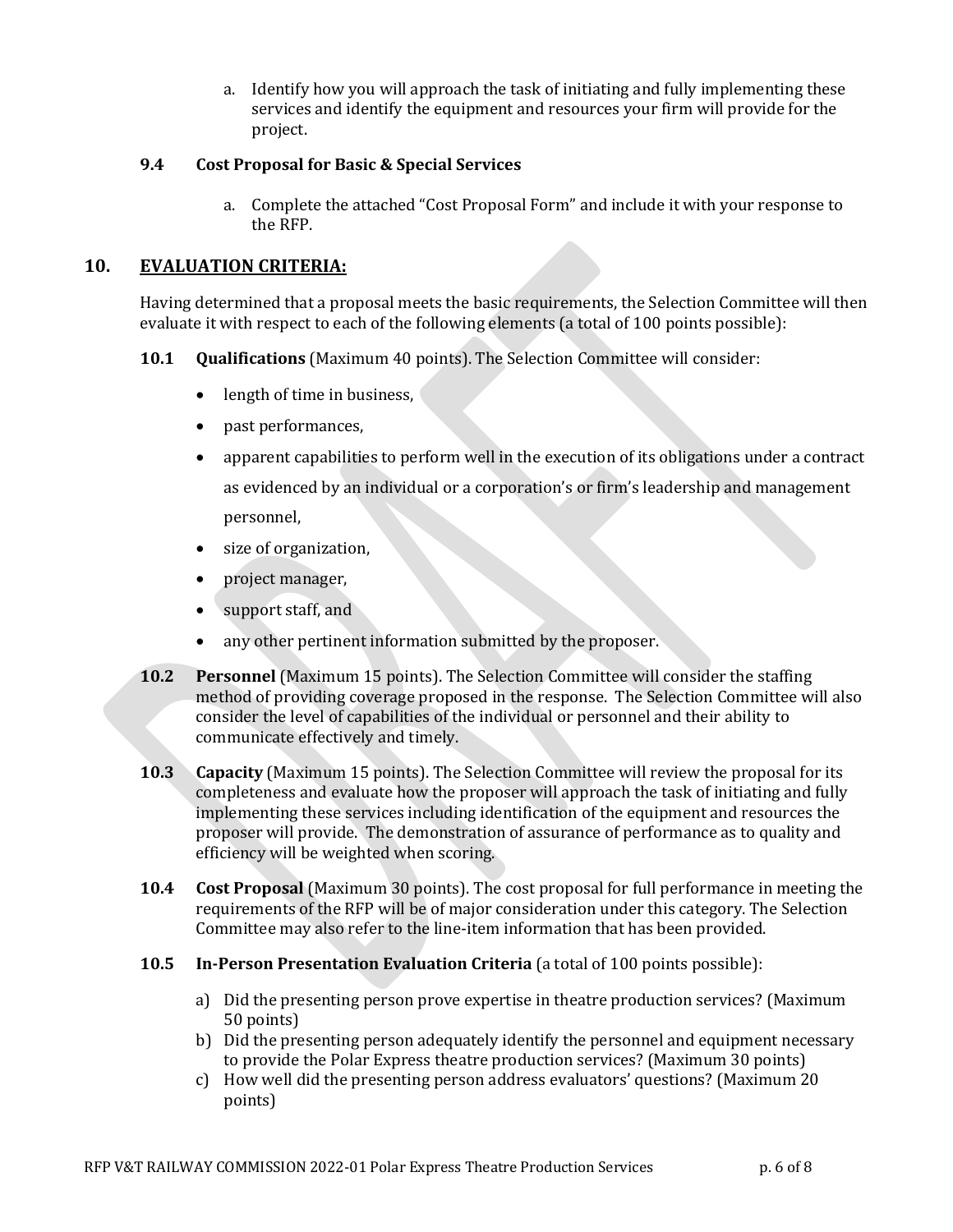## **11. OBJECTION BY UNSUCCESSFUL PROPOSER:**

- 11.1 Any unsuccessful proposer may file an objection to the V&T RAILWAY COMMISSION regarding the selection made by the Selection Committee by following the procedure outlined in paragraph below. Information on the results of the Selection Committee's aggregate evaluation may be obtained upon request and will be emailed to each respondent.
- 11.2 Any objection shall be written and submitted to the V&T RAILWAY COMMISSION Board of Directors  $c/c$  Nevada Commission for the Reconstruction of the V&T Railway at the address identified in Section 6.3 within five (5) calendar days after a recommendation to award a contract has been posted to the V&T RAILWAY COMMISSION Website. The V&T RAILWAY COMMISSION Selection Committee will stay any award actions until after the V&T RAILWAY COMMISSION Selection Committee has responded in writing to the protest. If the appellant is not satisfied with the response, appellant may then protest to the V&T RAILWAY COMMISSION Board of Directors, who will render a final decision. No protests will be heard by the V&T RAILWAY COMMISSION unless the proposer has followed the appeal process. The V&T RAILWAY COMMISSION is not liable for any costs, expenses, attorney's fees, and loss of income or other damages sustained by the appellant in the process.

### 12. LIST OF REQUIRED DOCUMENTS

- 12.1 Nevada Business License
- 12.2 Proof of Insurance Coverage
- 12.3 Organizational chart, if the proposer is a company or firm
- 12.4 Resume Form: Complete a resume form, including, for corporations or firms, one form for each person employed by or contracted with your company or firm which will assist with the completion of the scope of work for this RFP.
- 12.5 Cost Proposal Form

#### 13. **COST PROPOSAL**

- 13.1 The cost proposal shall not be marked "confidential". Only information that is deemed proprietary per NRS 333.020(5)(a) may be marked as "confidential".
- 13.2 Proposers shall provide one (1) PDF Cost Form.

## 14. **WITHDRAWAL OF PROPOSALS:**

Proposals may be withdrawn at any time upon written notice to the V&T RAILWAY COMMISSION.

#### **15. CONFIDENTIAL INFORMATION:**

Any information deemed confidential or proprietary should be clearly identified by the proposer as such. It may then be protected and treated with confidentiality only to the extent permitted by state law. Otherwise, the information shall be considered a public record. Information of data submitted with this proposal will not be returned.

#### **16. CONTRACT TERMINATION:**

The V&T RAILWAY COMMISSION reserves the right to terminate the contract if the Consultant does not perform as required by the terms of the contract. Reasons for termination may include, but are not limited, to the following: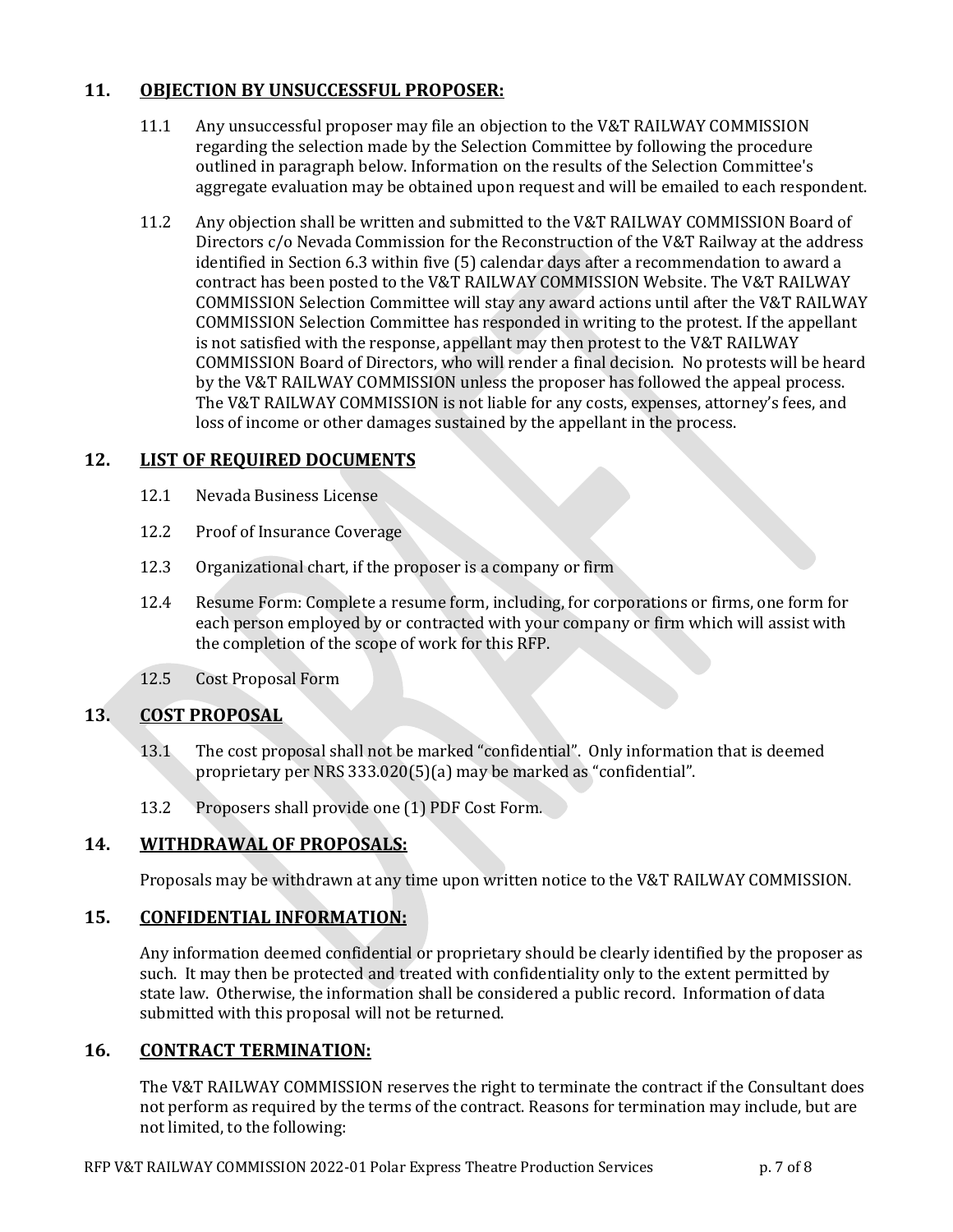- 16.1 Failure to provide sufficient personnel as identified in the response to the RFP.
- 16.2 Failure to provide the key personnel as identified in the response to the RFP.
- 16.3 Substitution of key personnel without prior approval of the V&T RAILWAY COMMISSION.

#### 17. **INSURANCE REQUIREMENTS/HOLD HARMLESS CLAUSE:**

Proposer's attention is directed to the insurance requirements as delineated in Exhibit A. It is highly recommended that proposers confer with their insurance carriers or brokers to determine in advance of proposal submission the availability of insurance certificates and endorsements as prescribed and provided herein. If a proposer fails to comply strictly with the insurance requirements, the proposal may be disqualified.

#### 18. **FUNDING OUT CLAUSE:**

Proposers shall be aware that any contract(s) resulting from this RFP shall be subject to cancellation without penalty in the event that V&T RAILWAY COMMISSION's funding authority fails to obligate funds requisite for its continued operations.

#### 19. **STATUS OF SUCCESSFUL PROPOSERS:**

The successful proposer will be an "Independent Contractor" and shall not be entitled to any of the rights, privileges, benefits, and emoluments of either an officer or employee of the V&T RAILWAY COMMISSION.

#### 20. **COMPLIANCE WITH IMMIGRATION AND NATURALIZATION LAWS:**

Successful proposer shall always be in compliance with immigration and naturalization laws regarding the eligibility of their employees or subcontractors to work in the United States.

#### 21. **OPEN MEETING LAW:**

Proposers shall be aware that NRS Chapter 241 provides that public business shall be conducted in an open meeting. Any resultant award may be defended against any challenge by the Carson City District Attorney's Office.

#### **22. ATTACHMENTS:**

- a. Cost Proposal Form
- b. Polar Express Theatre Production Services Evaluation Form
- c. Sample Contract

END OF DOCUMENT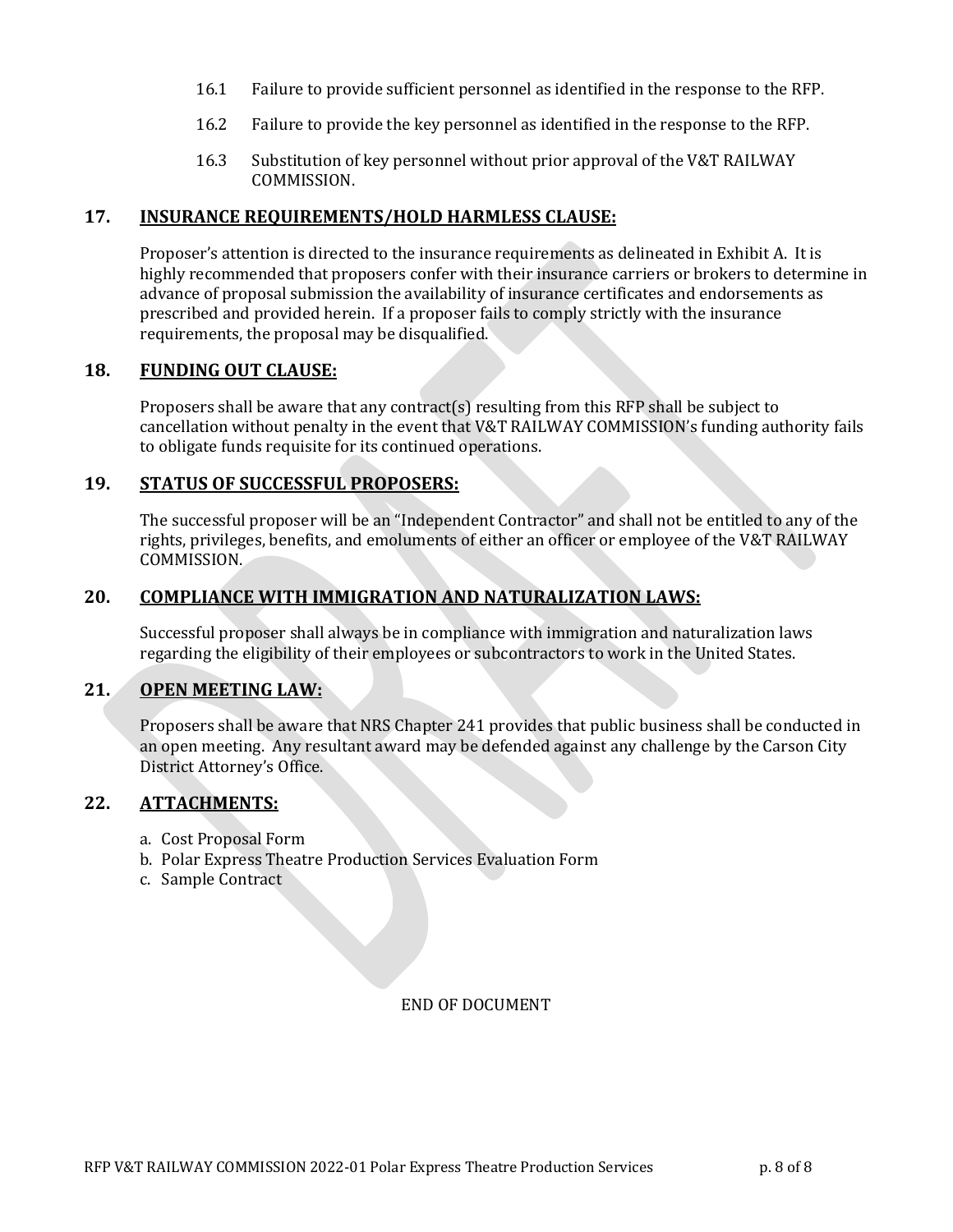#### **COST PROPOSAL**

Cost Proposal of **Exercise 2018** (hereinafter called "PROPOSER"), organized and existing under the laws of the State of \_\_\_\_\_\_\_\_\_\_\_doing business as the set of the set of the set of the set of the set of the set of the set of the set of the set of the set of the set of the set of the set of the set of the set of the set of the set of the set of the set of the set of Reconstruction of the V & T Railway (hereinafter called "OWNER").

In compliance with your Request for Proposals, PROPOSER will perform all the SERVICES Identified in the Request for Proposals for the **POLAR EXPRESS THEATRE PRODUCTION SERVICES** in strict accordance with the Provisions and Requirements contained therein at the prices stated below.

By submission of this COST PROPOSAL, PROPOSER certifies, and in the case of a joint PROPOSAL each party thereto certifies as to his own organization, that this PROPOSAL has been arrived at independently, without consultation, communication, or agreement as to any matter relating to this PROPOSAL with any other PROPOSER or with any competitor.

\* Insert "a corporation", "a partnership", "an additional" as applicable.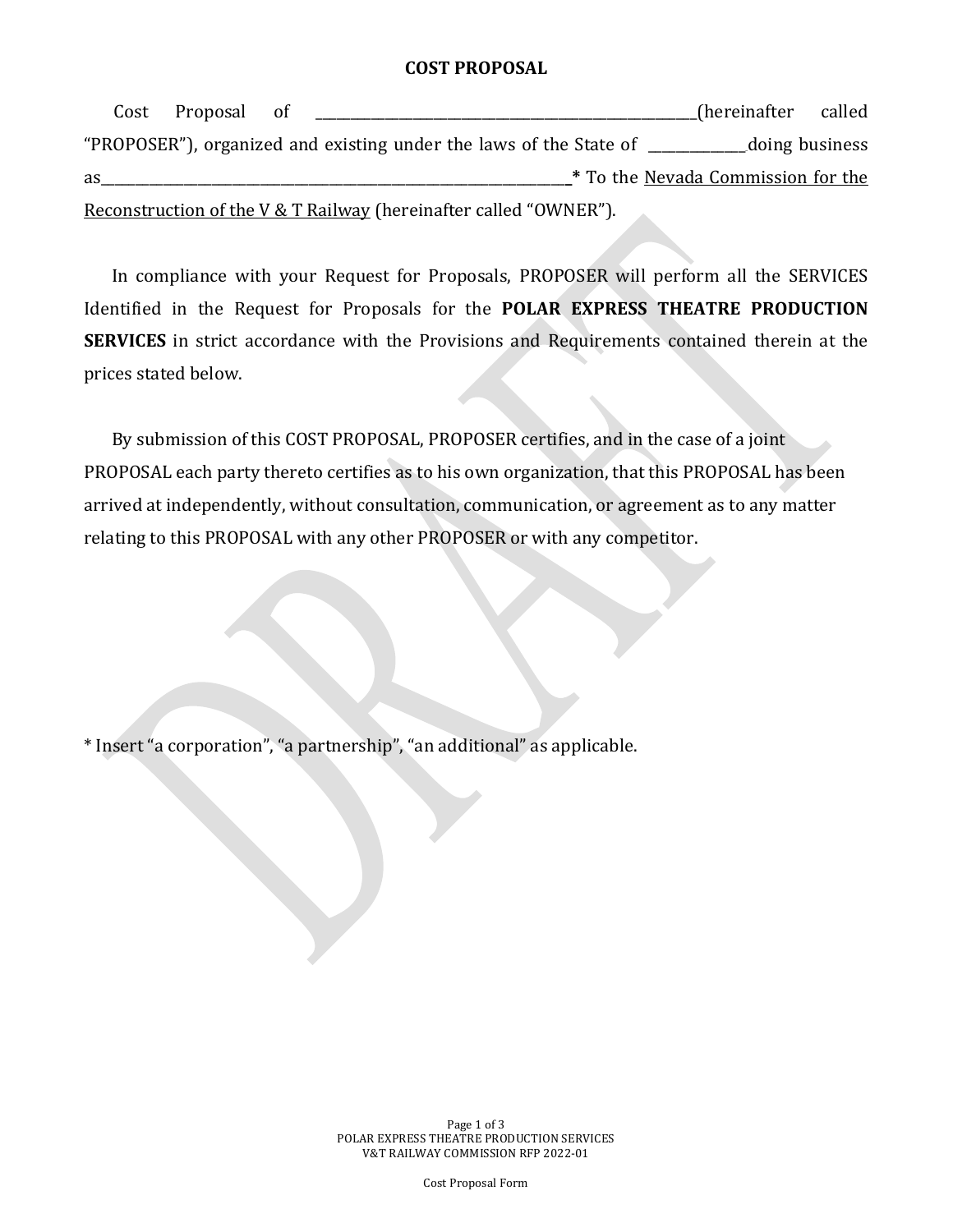### **COST PROPOSAL**

PROPOSER agrees to perform all the work described in the Request for Proposal for the following prices:

**NOTE:** Proposals shall include sales tax and all other applicable taxes and fees.

#### **V&T RAILWAY COMMISSION POLAR EXPRESS THEATRE PRODUCTION SERVICES CONTRACT - COST PROPOSAL**

|                 |                                                                                               | <b>SERVICES</b>                                                           |                                     |                   |              |
|-----------------|-----------------------------------------------------------------------------------------------|---------------------------------------------------------------------------|-------------------------------------|-------------------|--------------|
| <b>ITEM</b>     | <b>DESCRIPTION</b>                                                                            | <b>UNIT</b> (Day,<br>Night, Month,<br>Hour, Each,<br>Case, Pack,<br>Pair) | <b>ESTIMATED</b><br><b>QUANTITY</b> | <b>UNIT PRICE</b> | <b>PRICE</b> |
| $\mathbf{1}$    | Performers/Cast                                                                               |                                                                           |                                     |                   |              |
| 2               | Director                                                                                      |                                                                           |                                     |                   |              |
| 3               | Director's Assistant/Stage Manager                                                            |                                                                           |                                     |                   |              |
| 4               | Sound Designer/Manager                                                                        |                                                                           |                                     | ╰                 |              |
| 5               | Sound Assistant/Operator                                                                      |                                                                           |                                     |                   |              |
| 6               | Santa Recruiter/Trainer                                                                       |                                                                           |                                     |                   |              |
| $\overline{7}$  | North Pole Manager                                                                            |                                                                           |                                     |                   |              |
| 8               | North Pole Elves                                                                              |                                                                           |                                     |                   |              |
|                 | <b>Production Supplies (Please provide detailed</b><br>list/cost for each of the lines below) |                                                                           |                                     |                   |              |
| 9               | Office Supplies - Paper, Ink                                                                  |                                                                           |                                     |                   |              |
| 10              | Data Graphics - Copying & Collating of Song Lyric<br>Sheets, Choreography Cues & Scripts      |                                                                           |                                     |                   |              |
| $\overline{11}$ | Depot Cast - Food, Drinks, Plates, Bowls, Cups, etc.                                          |                                                                           |                                     |                   |              |
| 12              | North Pole Cast - Food, Drinks, Plates, Bowls, Cups, etc.                                     |                                                                           |                                     |                   |              |

Respectfully submitted:

\_\_\_\_\_\_\_\_\_\_\_\_\_\_\_\_\_\_\_ \_\_\_\_\_\_\_\_\_\_\_\_\_\_\_\_\_\_\_\_ Signature Address

13 Props, Costumes

14 Sound Equipment (If Needed)

**TOTAL PRICE: \$** 

Page 2 of 3 POLAR EXPRESS THEATRE PRODUCTION SERVICES V&T RAILWAY COMMISSION RFP 2022-01

Cost Proposal Form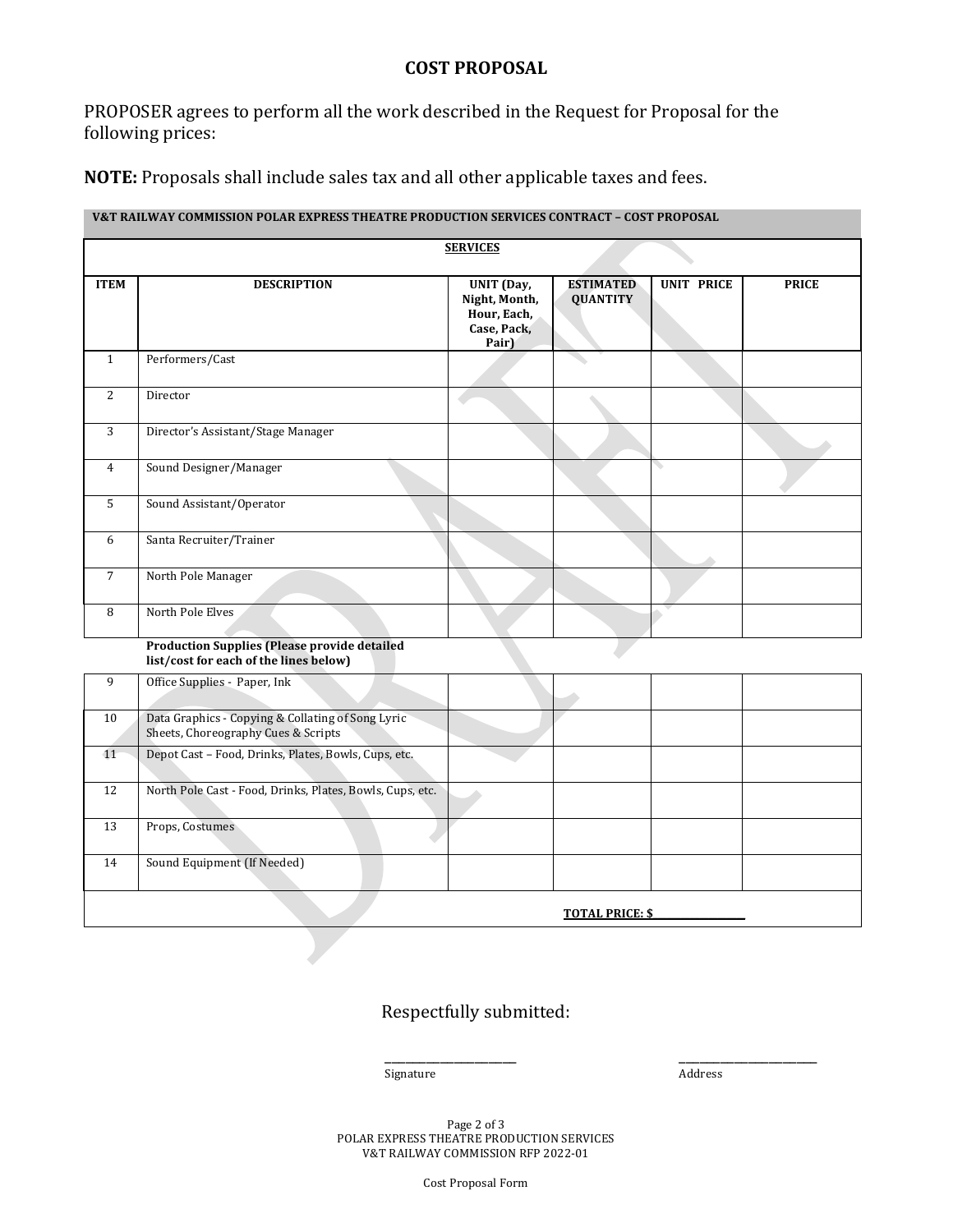Title Date

\_\_\_\_\_\_\_\_\_\_\_\_\_\_\_\_\_\_\_ \_\_\_\_\_\_\_\_\_\_\_\_\_\_\_\_\_\_\_\_

(SEAL-if PROPOSAL is by a corporation)

Attest\_\_\_\_\_\_\_\_\_\_\_\_\_\_\_\_\_\_\_\_

Page 3 of 3 POLAR EXPRESS THEATRE PRODUCTION SERVICES V&T RAILWAY COMMISSION RFP 2022-01

Cost Proposal Form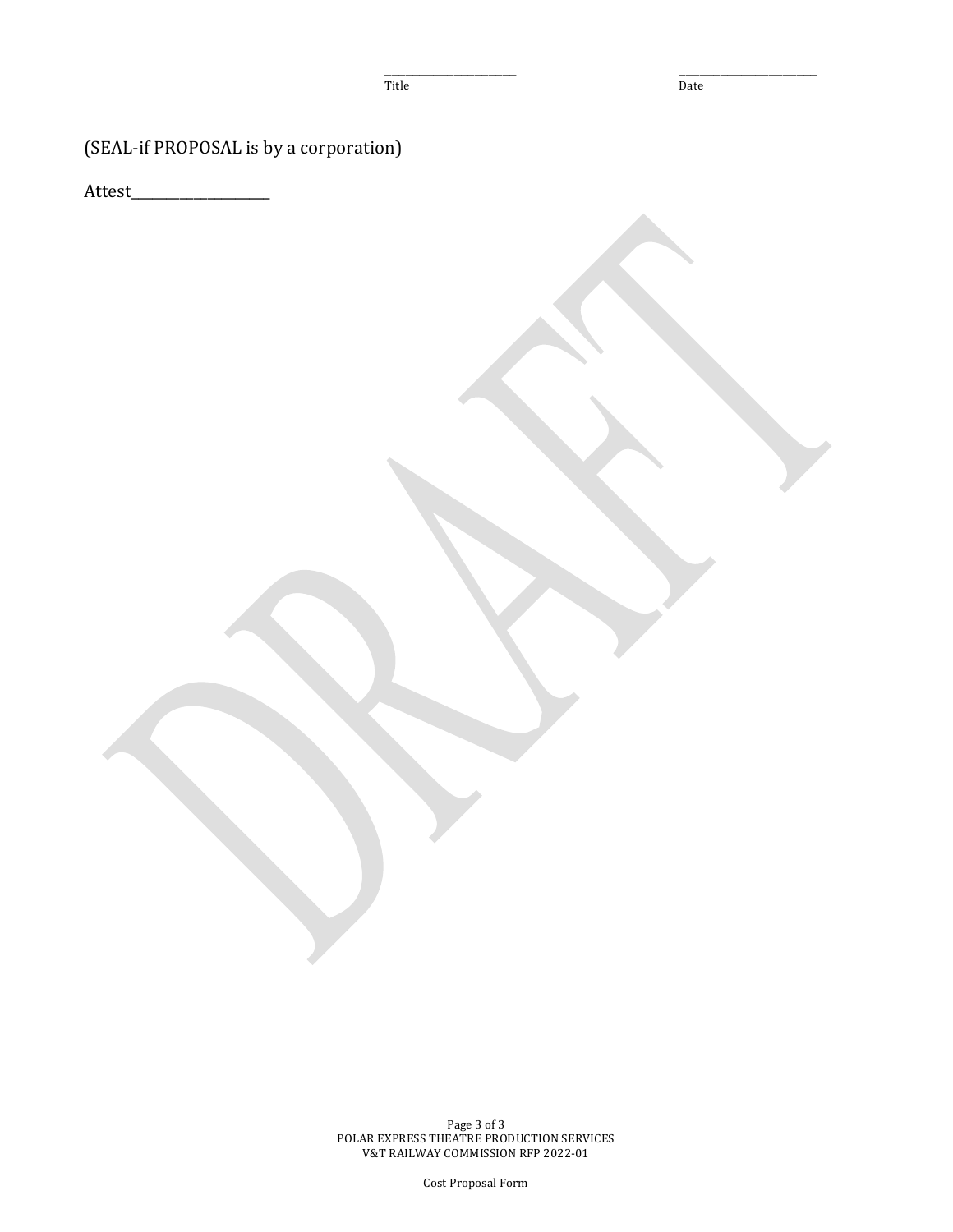## **V&T RAILWAY COMMISSION**

## **RFP 2022-01 Polar Express Threatre Production Services**

| <b>Criteria</b> |                                                                                                                                                                                                                   | Max<br>(Points) | <b>Score</b><br>(Points) | <b>Revised</b><br><b>Score</b><br>(Points) | <b>Notes</b> |
|-----------------|-------------------------------------------------------------------------------------------------------------------------------------------------------------------------------------------------------------------|-----------------|--------------------------|--------------------------------------------|--------------|
|                 | 10.1 Experience<br>Describe your experience with theatre production services, including but<br>not limited to sound, casting and production. Provide references to past<br>performance.                           | 40              |                          |                                            |              |
|                 | 10.2 Personnel<br>Identify the personnel you plan to assign to the project. Provide a brief<br>resume for these individuals detailing the experience, training completed,<br>and the qualifications they possess. | 15              |                          |                                            |              |
|                 | 10.3 Capacity<br>Identify how you will approach the task of initiating and fully implementing<br>these services and identify the equipment and resources your company will<br>provide.                            | 15              |                          |                                            |              |
|                 | 10.4 Cost Proposal<br>Complete the attached "Cost Proposal Form" and include it with your<br>response to the RFP.                                                                                                 | 30              |                          |                                            |              |
|                 | <b>Subtotal (Maximum 100 points)</b>                                                                                                                                                                              | 100             |                          |                                            |              |